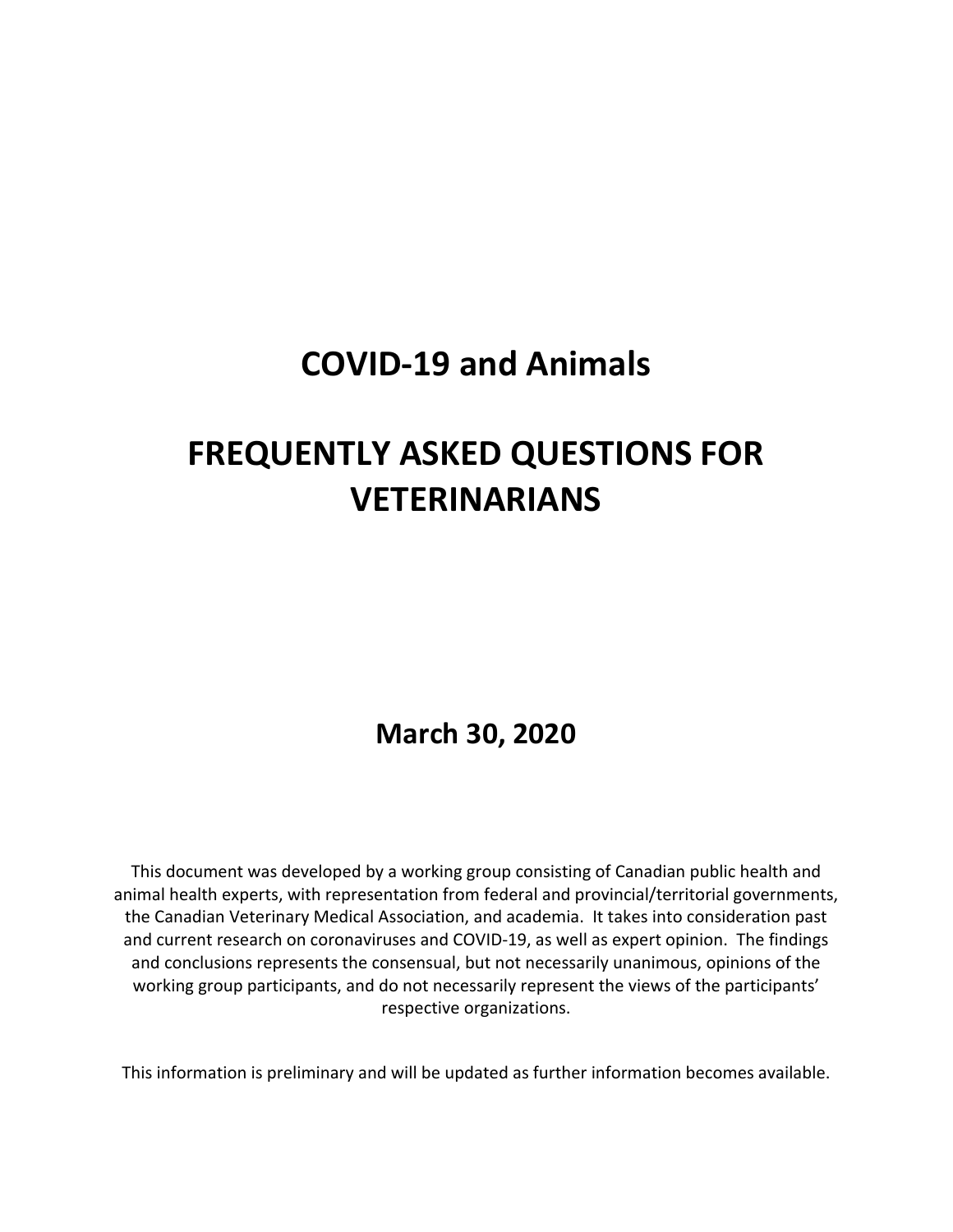### **What is the evidence that animals can become infected and develop illness from the SARS‐CoV‐2 (the virus that causes COVID‐19 illness in humans)?**

Currently there is limited evidence that animals can be infected with SARS-CoV-2. Although SARS-CoV-2 is believed to have originated in bats and possibly passed through at least one other animal host before being transmitted to humans, reporting of infected animals have been rare in this outbreak. The overall risk that most animals (domestic animals in particular) can become infected and develop illness, is thought to be low. However, only limited information is available and there is still uncertainty and many unknowns about how this virus will behave in various animal species.

- There have been two dogs from Hong Kong reported to be infected with SARS-CoV-2, however neither dog showed any signs of illness. An additional 15 dogs and 8 cats from households with COVID-19 illness in Hong Kong have tested negative.
	- $\circ$  The initial case, a 17 year old Pomeranian, tested positive for low levels of SARS-CoV-2 RNA by RT-PCR on multiple nasal and oral swabs (Feb 26- Mar5), following close exposure to an infected person. The test used was reported to be sensitive, specific, and does not cross-react with other coronaviruses of dogs or cats. Experts concluded that the dog likely had a low-level of infection with the virus, although the virus could not be isolated. Subsequent PCR testing was negative. The dog did seroconvert, but additional testing was not possible as the dog died 3 days after being released from quarantine. The death is not suspected to be due to SARS-CoV-2. Officials have assessed this as a case of human-to-animal transmission.
	- $\circ$  The second case, a 2 year old German Shepherd, was quarantined and tested after its owner was confirmed with COVID-19. Oral, nasal, and rectal swabs were collected and tested positive by RT-PCR.
- On March 27, 2020, the Federal Agency for the Safety of the Food Chain (FASFC) in Belgium reported that viral RNA was detected via PCR in the feces and vomit of a cat. The cat had developed transient respiratory and digestive clinical signs that occurred a week after the owner developed symptoms. Details provided (i.e. sample collection, testing methodology, virus isolation, and seroconversion) are scant at this time, making it difficult to determine if symptoms were related to SARS-CoV-2. A FASFC independent Scientific Committee noted that although it can be suspected that the cat has an active infection further information is required to confirm the infection.
- OIE has reported that samples were taken from several species of animals in the Huanan Seafood Wholesale Market (where the outbreak was originally detected) and none of these were positive. The Chinese animal health authorities tested more than 4800 samples of animals such as pigs, poultry, dogs and cats, which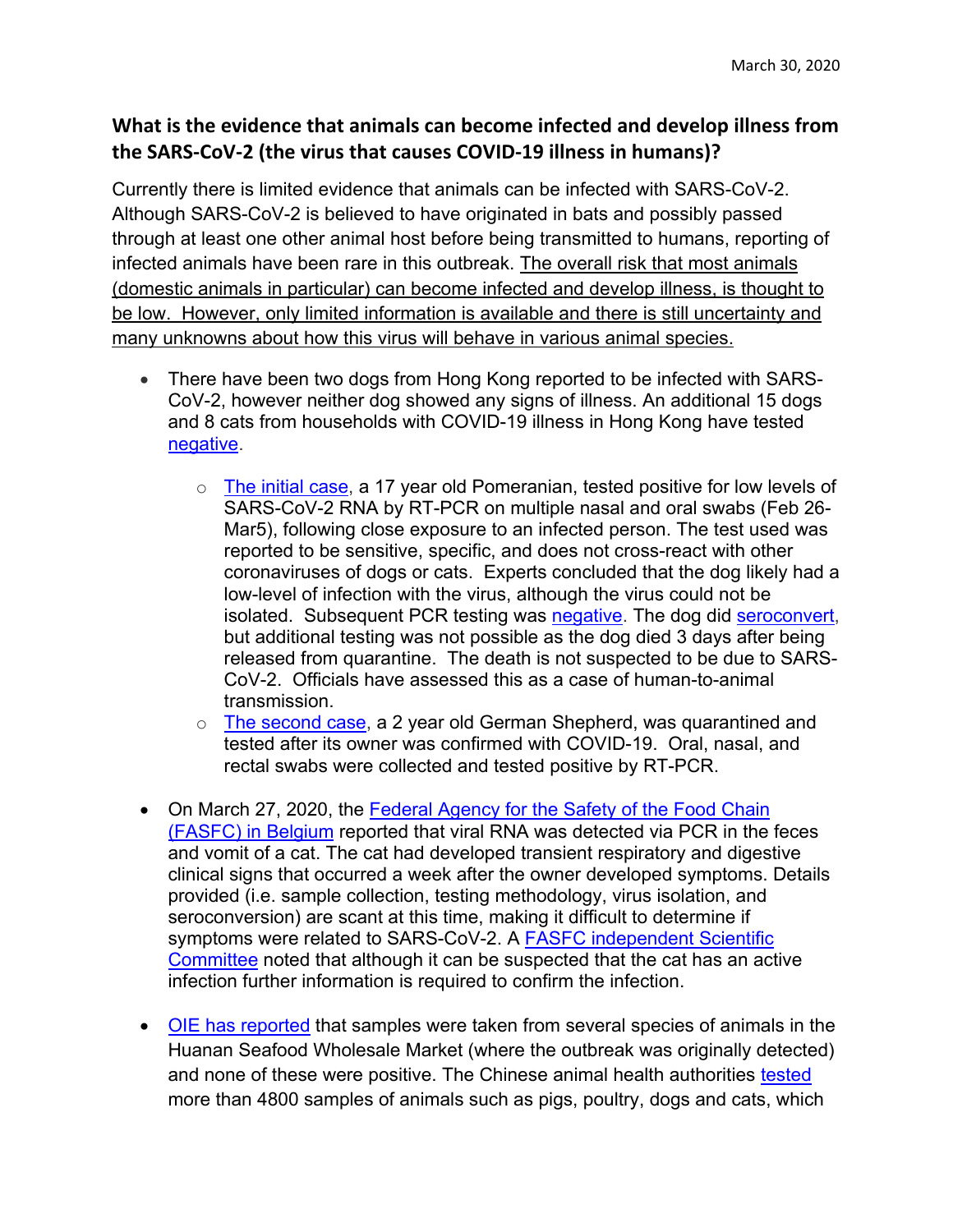were all negative; however it's unknown if any of these samples included animals exposed to infected people.

- Initial results from the Australian Animal Health Laboratory suggest that ferrets are susceptible to infection and the virus can replicate within this species under experimental conditions.
- Recently, IDEXX announced that, as part of a validation process to develop a RT-PCR test for COVID-19, more than 3500 canine, feline, and equine specimens from the United States and South Korea had been tested and none were positive. However, it is not known whether any of these samples were from COVID-19 infected households. Monitoring of canine and feline specimens submitted to IDEXX for diagnostic respiratory RealPCR panels is ongoing, and will be expanded to additional regions globally. This test is not available for commercial use in Canada at this time.

#### **If an animal becomes infected, what is the evidence that it can transmit the virus to other people or animals?**

The risk of transmission by an infected animal is currently assessed as low, although this assessment is made with moderate uncertainty, given there is limited information.

- Although the virus likely originated from a wild animal host, the virus has adapted to efficiently transmit from human-to-human. There have been no reports of transmission from a domestic animal to another animal or human, despite a widespread international outbreak.
- It is not clear from the testing done so far whether animals are capable of spreading the virus; RT-PCR test detects viral RNA only, and cannot determine if the virus would actually replicate or if animals would excrete a dose capable of infecting a person or an animal.
- Attempts at virus isolation in the first positive dog were unsuccessful.
- Although not much work has been done to specifically address this question, significant transmission would have likely been identified by now through epidemiological/case tracing.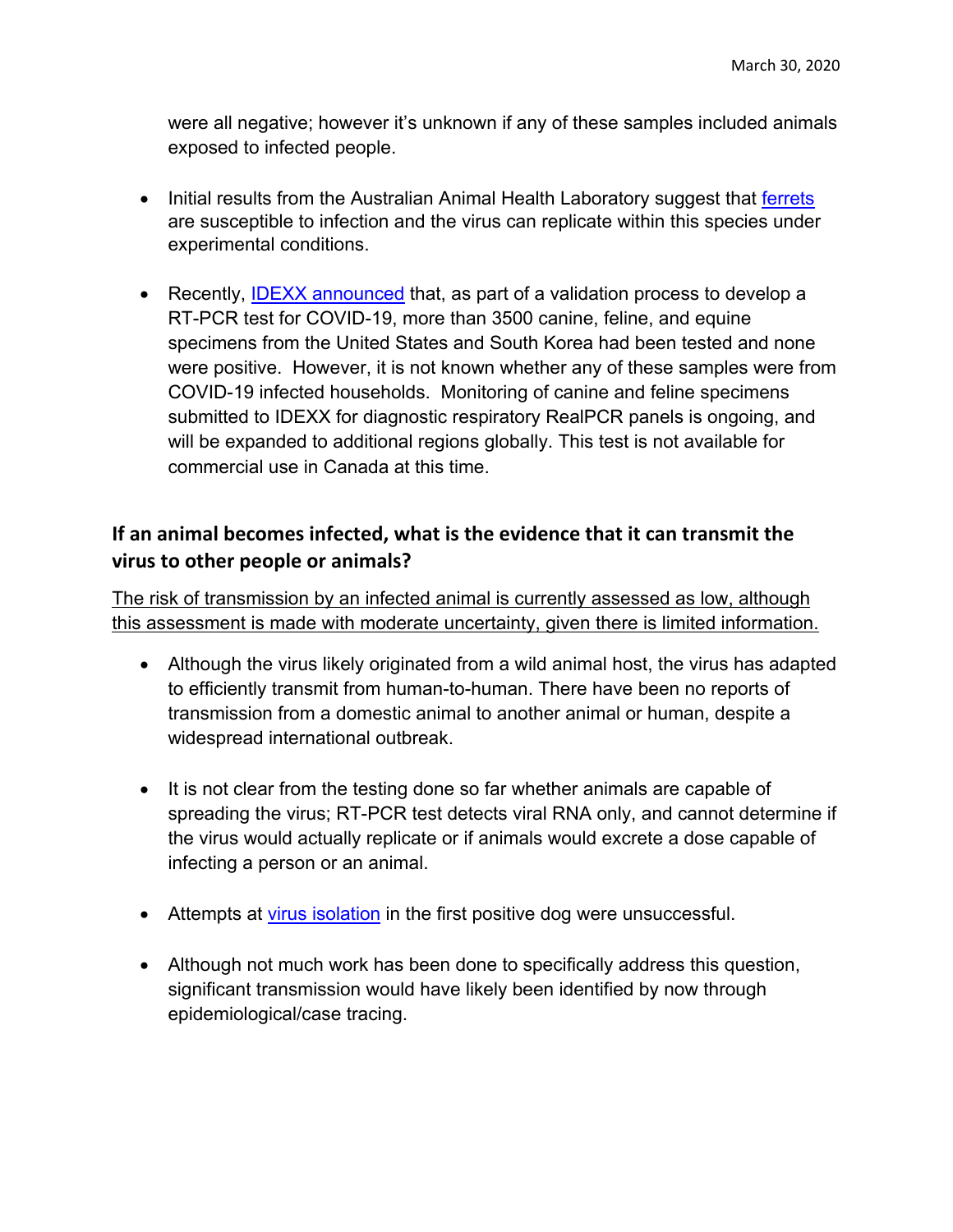## **What is the evidence that animals can act as fomites to mechanically transmit the COVID‐19 (SARS‐CoV‐2) virus from a human case to another person?**

Although there is a potential risk of exposure to SARS-CoV-2 through contact with a contaminated hair coat, there is only a theoretical risk of transmission of the virus to a person through this route. It is considered unlikely that a sufficient amount of virus would remain on the hair coat long enough to transmit infection. Practicing proper hygiene such as handwashing would further reduce any possible risk.

- An extensive literature review did not find any studies that evaluated fur, hair, skin, or hides as a source of transmission from cats or dogs for the SARS-CoV, MERS or SARS-CoV-2; this is an understudied area.
- Coronaviruses can persist in the environment for days, although it varies by surface. Viruses do not survive as long on porous surfaces (e.g. cotton, paper) compared to non-porous surfaces (e.g. stainless steel, plastic).
	- o Recent research has found that SARS-CoV-2 can survive on cardboard for 24 hours and on non-porous surfaces such as stainless steel and plastic for 3 days.
	- $\circ$  A previous study on SARS virus that simulated large respiratory droplets falling on cotton gowns, found that at concentrations of virus higher than what would be expected from a nasopharyngeal aspirate, the virus only survived on cotton for 5 minutes. At a higher viral load, the virus was inactivated within 1 hour and at the highest viral load tested, within 24 hours.

#### **Can livestock become infected with the COVID‐19 (SARS‐CoV‐2) virus?**

- To date, there have been no reports of livestock being infected by COVID-19 virus anywhere, but little to no testing has been conducted to date.
- The susceptibility of various livestock species to SARS-CoV-2 is currently unknown and it is unclear how COVID-19 infections could manifest in various animal species, if at all. Current research is underway domestically and internationally to look at species susceptibility, so more information is anticipated in the coming weeks. The Canadian Food Inspection Agency (CFIA) is conducting research on domestic animal species (pig, chicken, turkey) to determine their susceptibility to SARS-CoV-2 and validate test methods and the potential for transmission between animals.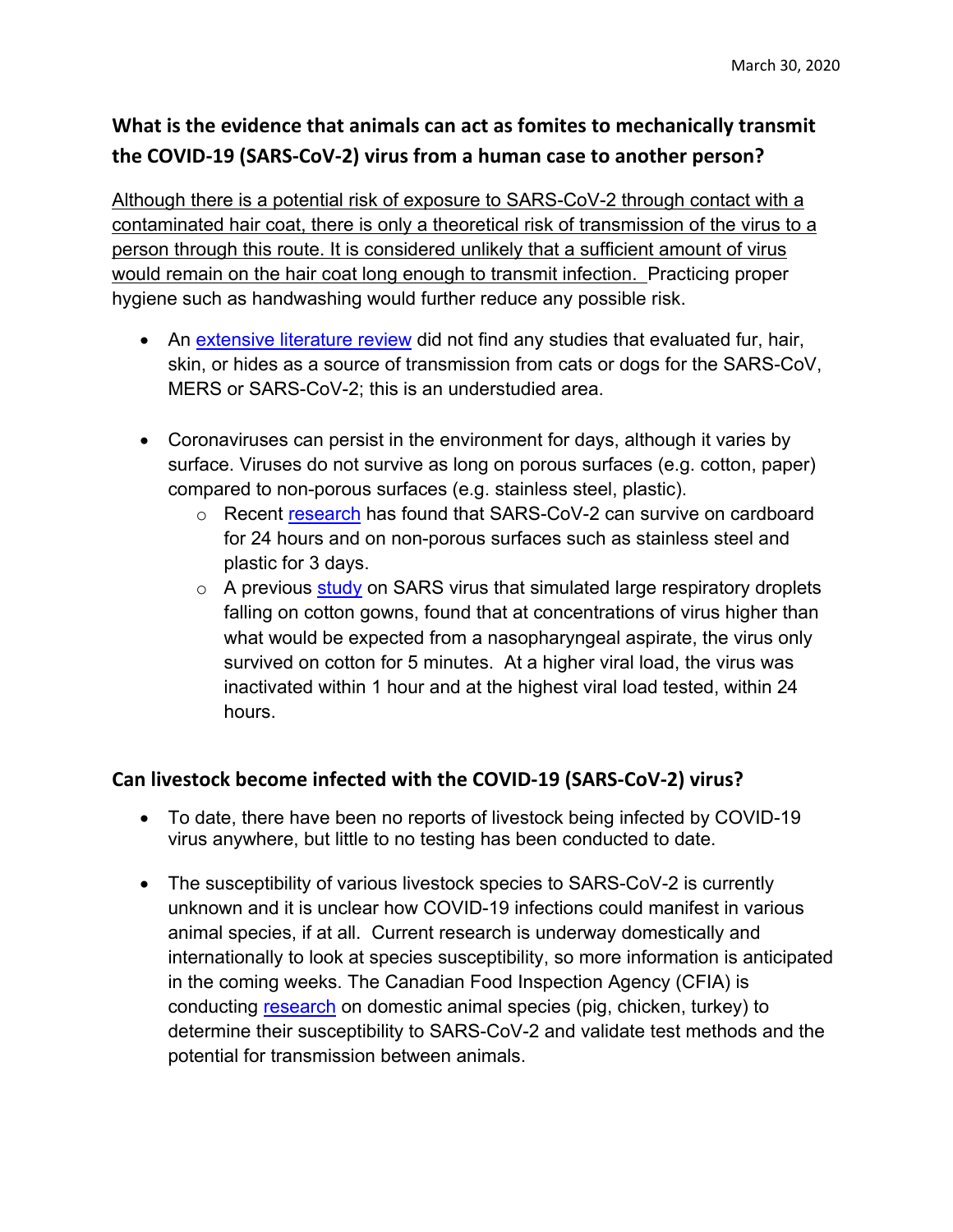## **As a veterinarian or animal health professional, I am concerned about working around animals (pets/livestock) that have been exposed to people with COVID‐ 19. Are there any extra precautions I should be taking?**

The human outbreak is being driven by person-to-person contact, therefore the main considerations to protect health are maintaining physical distancing, practicing proper hygiene and cleaning, and minimizing contact (both direct and indirect) with your human clients, who pose the greatest risk to the health of you and your staff.

There are still many unknowns about how this virus will behave in various animal species. Two possible transmission routes to consider are:

- **Contact with an infected animal:** There have been no reports of transmission from a domestic animal to another animal or human, despite a widespread international outbreak. Although not much work has been done to specifically address this question, significant transmission events would likely have been identified by now through tracing of cases. The risk of transmission by an infected animal is currently assessed as low, but this assessment remains uncertain, given the limited information.
- **Mechanical (fomite) transmission through contact with a contaminated animal:** Although there is a potential risk of exposure to SARS-CoV-2 through contact with a contaminated hair coat, there is only a theoretical risk of transmission of the virus to a person. It is considered unlikely that a sufficient amount of virus would remain on the hair coat long enough to transmit infection.

While the risk of acquiring SARS-CoV-2 through the above routes is thought to be low, and notably much lower than the risk of being infected by another person, the risk is not zero, and may vary depending on circumstances.

The primary measures to manage these potential risks are following basic public health prevention guidance for preventing zoonotic disease transmission, including:

- wash your hands before and after touching an at-risk animal or their food/supplies, and after cleaning up after them; do not touch your face with unwashed hands (consider wearing gloves)
- wear protective outerwear (e.g. lab coat) to prevent contamination of your clothes
- regularly clean and disinfect any surfaces or objects the animal touches; see Health Canada's approved list of disinfectants here
- minimize the animal's contact with people and other animals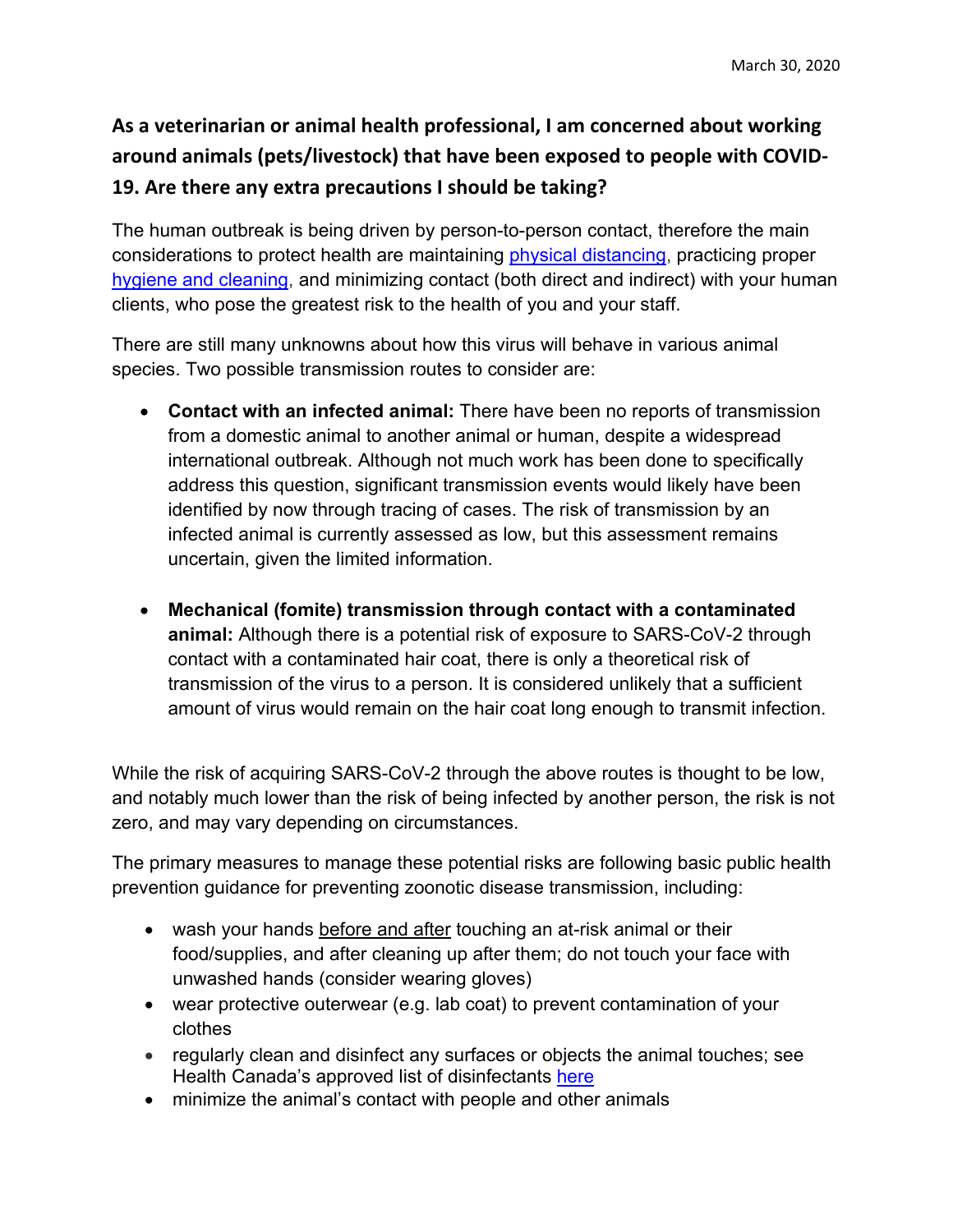Some additional precautionary measures that could further reduce risk include:

- Bathing or wiping down animals with a pet-friendly product could theoretically help to reduce any possible fur contamination, although there is no evidence to demonstrate effectiveness
- For non-emergent care where the patient is admitted, minimizing handling for 2-3 days would likely reduce the risk of fomite transmission to negligible
- If close contact with the animal is required (e.g. restraint, or any procedure that brings a person's face close to the fur), additional personal protective equipment (PPE) can be utilized to further reduce risk, especially to protect from facial contact (eyes, nose, mouth) with the animal directly (fur) or with respiratory droplets/aerosols

A history of recent confirmed or suspected COVID-19 illness in the household with no strict measures to minimize contact with pets would be considered higher risk. Professional judgement should be utilized to assess and identify high-risk situations and determine the appropriate precautionary measures, while helping to conserve and maintain the critical supply of PPE for human healthcare settings.

The situation is evolving rapidly and precautions should be considered within the general context of the evolving epidemiology and science.

Follow any further COVID-19 related recommendations from your veterinary licencing authority or associations, or public health authority.

## **My clients heard about animals testing positive for COVID‐19 (SARS‐CoV‐2), and are worried about their health and the health of their families. What advice should I be providing?**

Veterinarians should discuss what is known and what is not known about COVID-19 in animals to help their clients make an informed choice about precautions. This is a good time to emphasize basic precautionary measures to prevent transmission of zoonotic diseases between humans and animals (e.g. handwashing, not sharing food or letting them lick your face).

Advise your clients that if they have COVID-19 symptoms or are self-isolating due to contact with a COVID-19 case, they should follow similar recommendations around their animals, as they would around people in these circumstances:

 avoid close contact (petting, snuggling, being kissed or licked, sharing food) with their animals during the illness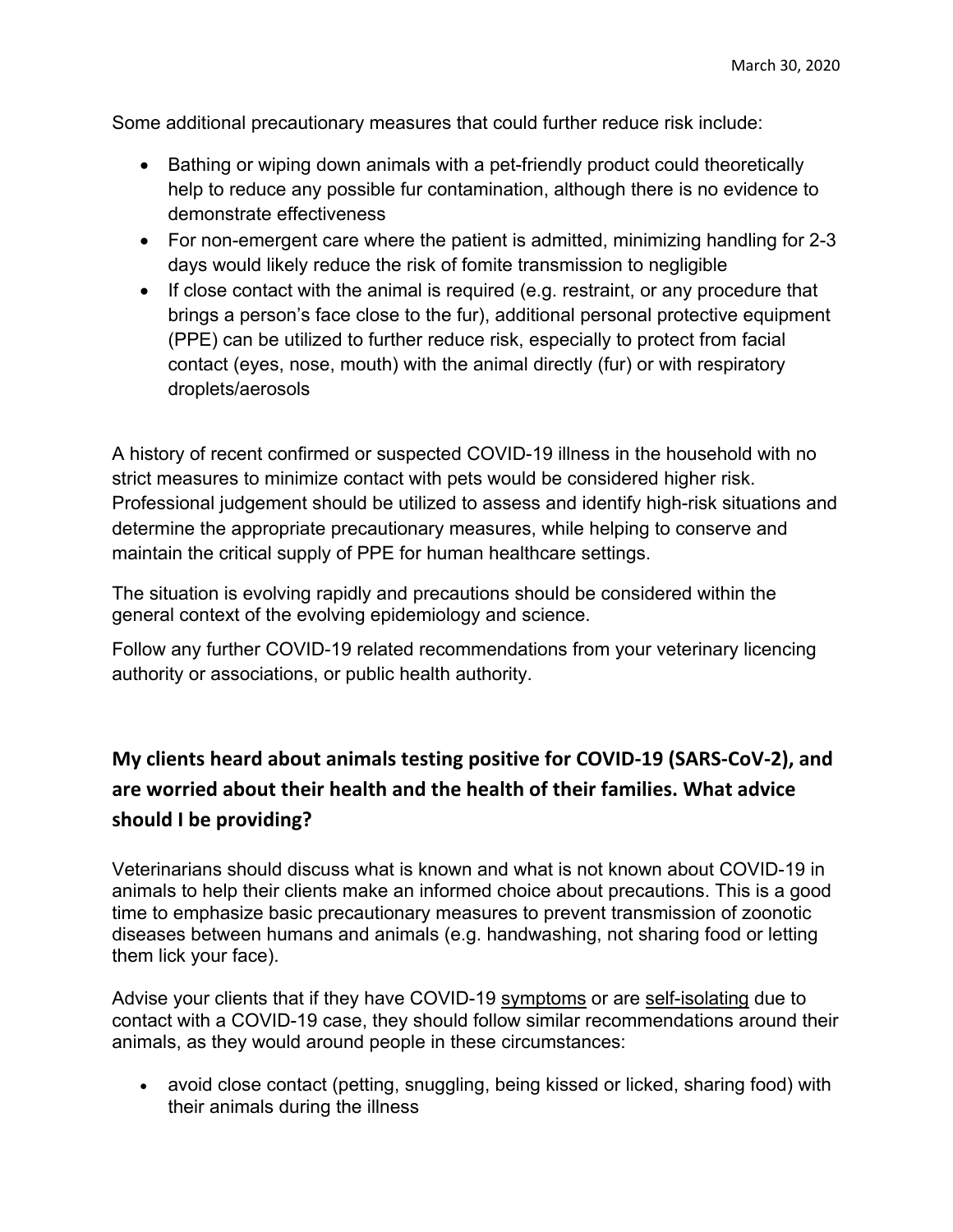- $\circ$  practice good handwashing and avoid coughing and sneezing on animals
- if possible, have another member of their household care for their animals
	- $\circ$  if this is not possible, they should always wash their hands before and after touching animals, their food and supplies, and good respiratory etiquette (e.g. cough/sneeze into a tissue or elbow, not hands)
- limit their animal's contact with other people and animals outside the household until their illness is resolved

Depending on individual values and preferences, including tolerance for risk and uncertainty, some owners may worry to the point that they wish to surrender their animal, which creates concern for animal welfare. Some considerations when helping them to weigh the risks vs the benefits are:

- The greatest risk of infection by far is still from contact with infected people
- Infected people are believed to be the source of the virus reported in pet animals (human-animal transmission rather than animal-human)
- Animals can be a great comfort and make us happy during times of stress and there are many health benefits to owning a pet, particularly during physical distancing
- There is no reason at this time to think that surrendering an animal, thereby potentially compromising its welfare, will decrease a pet owner's risk
- There is currently no evidence that pets can spread COVID-19. The risks of getting infected from contact with an animal are theoretical at this point
- Any theoretical risk is temporary. Generally speaking, if an animal were to become infected from contact with an ill person in the household, once the person (or household) is able to come out of self-isolation, their animals can also be safely out in the community

### **My client was ill with symptoms of COVID‐19 (SARS‐CoV‐2), and is now worried that their pet could be an ongoing source of infection for others. Is this a concern?**

Even if the pet was exposed to the virus in the household during the owner's illness, it is unlikely that the pet would be a source of the virus (either by infection or contamination of the coat) beyond the owner's own course of disease. The virus is transmitted primarily person-to-person; therefore, once the person (or family) is able to come out of self-isolation, their animals can also presumably be out safely in the community.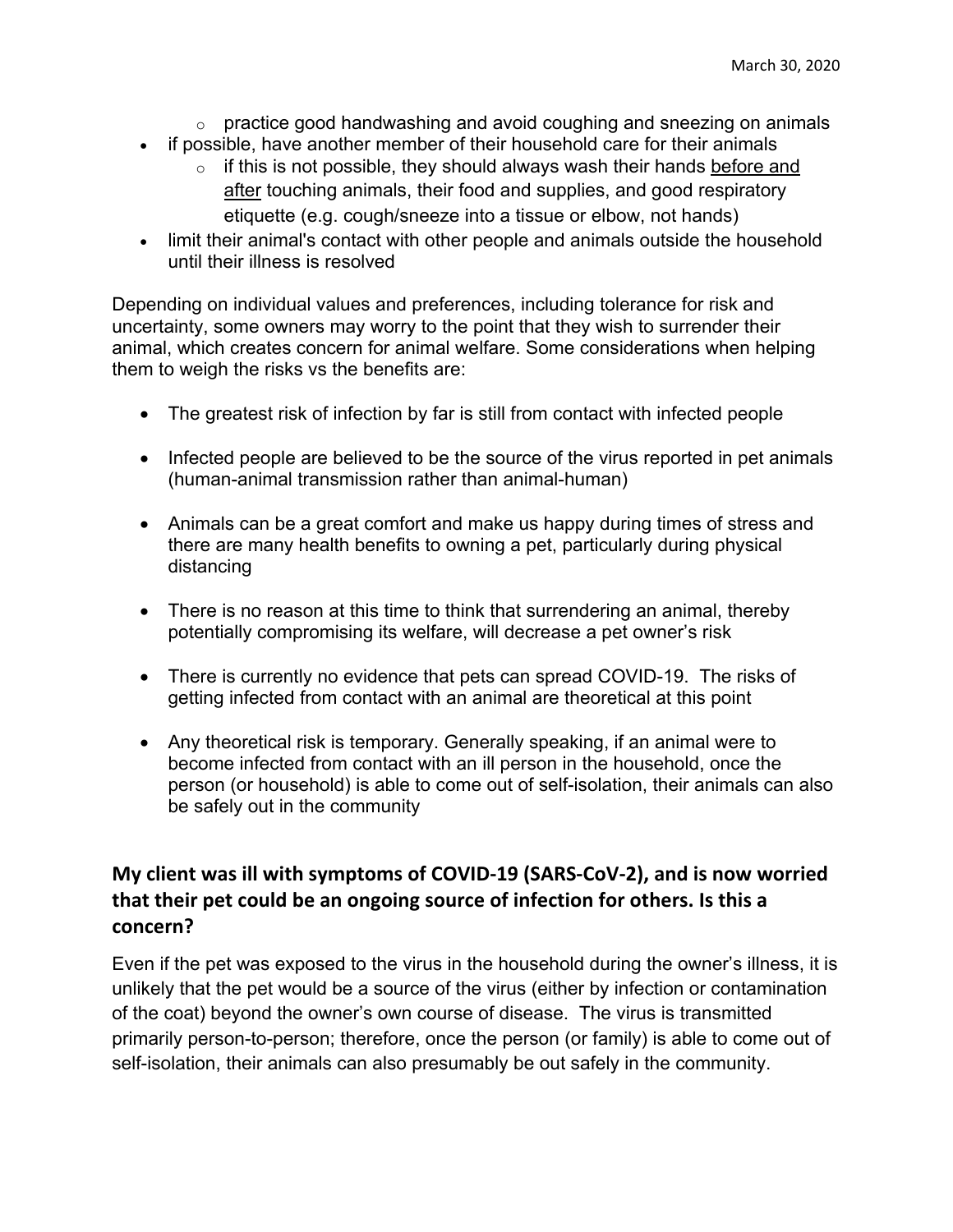## **I have clients requesting testing for their animals for COVID‐19 (SARS‐CoV‐2). Is there a test and if so, what are the procedures for testing?**

Testing of animals is not recommended at this time, as the virus is primarily transmitted person-to-person and not through animal contact. Commercial test kits for animals are not available.

If you have a client with an animal that has signs of illness and the animal has been in contact with a person with COVID-19, you should:

- 1. Confirm the epidemiologic link: verify that the pet was in close contact with a person with COVID-19 symptoms within the past 14 days
- 2. Assess (over the phone) the severity of the illness. Using your professional judgement determine if an animal can remain in the care of their owner or guardian. Discuss other possible pathogens or conditions that could be causing illness, and whether any of these differentials can be addressed via telemedicine (as per applicable local veterinary laws and guidance)
- 3. If the case is severe and needs to be seen, manage them as a possible contagious case
- 4. Try to rule out other pathogens or conditions
- 5. If you suspect SARS-CoV-2 infection in an animal and have concerns for animal or public health, contact the office of your provincial or territorial chief veterinarian.

This information will be updated as further information becomes available.